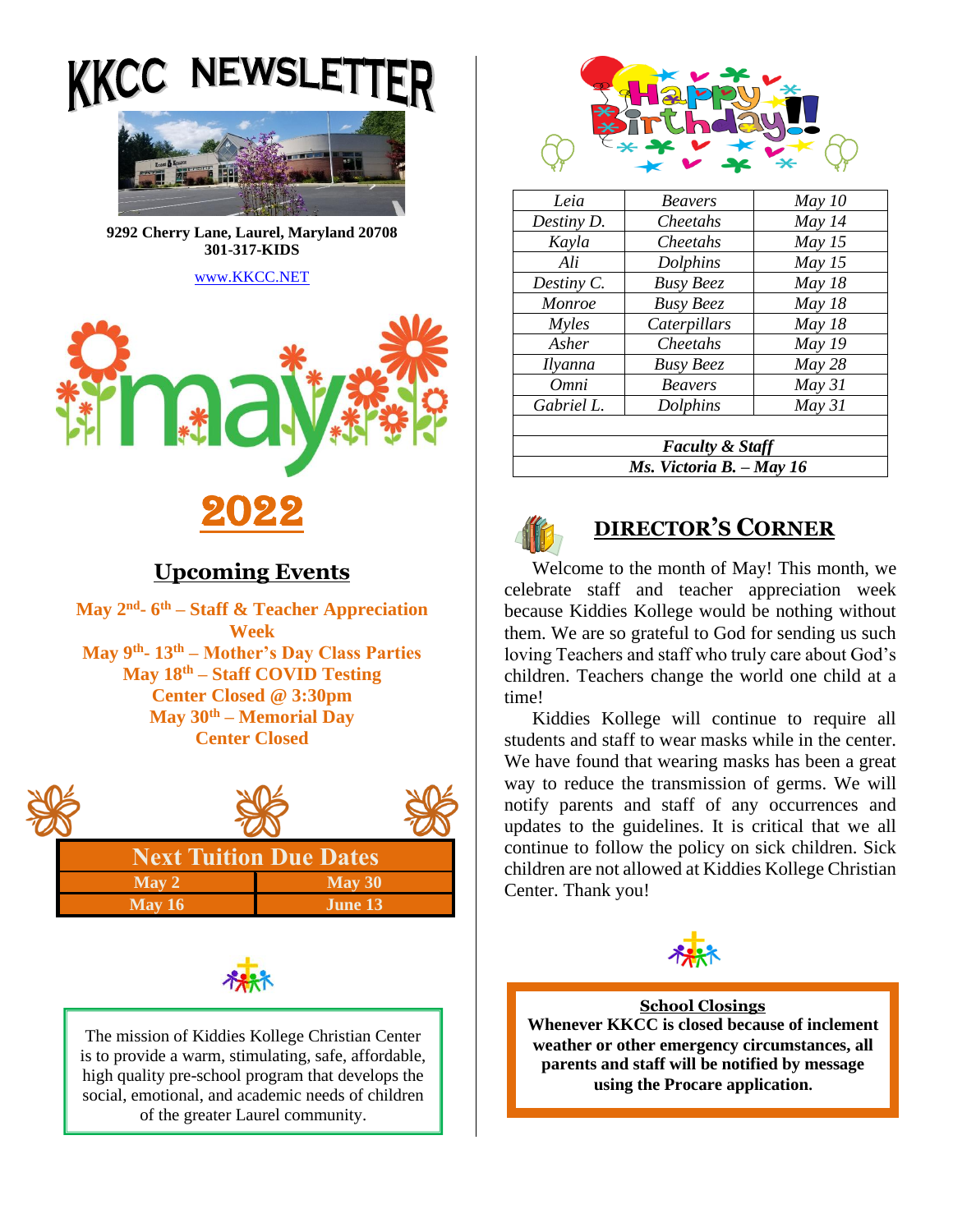

It is a new month and it's May! This tells us we are almost getting to the end of the school year! We are most thankful to God almighty for bringing us this far. The Beavers have made really good progress and we are so proud of our students. Graduation is just around the corner. We will continue to work hard.

This month, we will have great fun learning new things as we study the themes for May. First, we will learn about crustaceans and their characteristics. We will then explore the world of mammals by learning their names and their nature. Thirdly, we will visit the world of reptiles and lastly, we will study Amphibians.

In our work with numbers, we will continue to study addition, subtraction, time to the hour, half past the hour and quarter past the hour. We will study money and other related topics in the curriculum. As you'll notice, we continue to study phonics by marking and reading words in long and short vowel sounds. We are also working in our ABEKA readers. Parents are encouraged to work with their children as they practice reading these books.

I extend a big "thank you" to parents for attending pour Parent Teacher Conferences. We had frank discussions, and I pray that our goals for the students' success come to pass. The Beavers will be celebrating Moms in a special way on Thursday May 12, 2022. Thank you, moms, for who you are and what you do. You deserve to be celebrated every single day, God bless all moms!!!May the good Lord continue to lead and protect us all as we take steps to higher heights. Amen!

*May birth stone: emerald*





Welcome to the month of May parents and Cheetahs! The month of May was named for the Greek goddess Maia. Maia was the goddess of fertility. As you all know, Mother's Day is right around the corner. We will be discussing what we love about our mothers. The loveliest masterpiece of the heart of God is the heart of a mother. Mothers can think of the future because they give birth to it in their children. This month the Cheetahs will learn about crustaceans, mammals, reptiles, and amphibians.

The Cheetahs will also continue to work on syllables, sight words, writing uppercase& lowercase letters, identifying each letter with its corresponding sound, learning how to sound two letter blends, learning how to read and write three letter words, identifying and writing numbers 0-80, and basic addition and subtraction problems. The children will work in their little readers books as it helps them learn how to read. The books have blends, short sentences, and matching letters with their sounds. The children will also learn about short and long vowels and the difference between the two.

I hope everyone has a blessed Mother's Day and I look forward to what May brings us.

## **~Lily of the Valley and Hawthorn signify the month of May! ~**

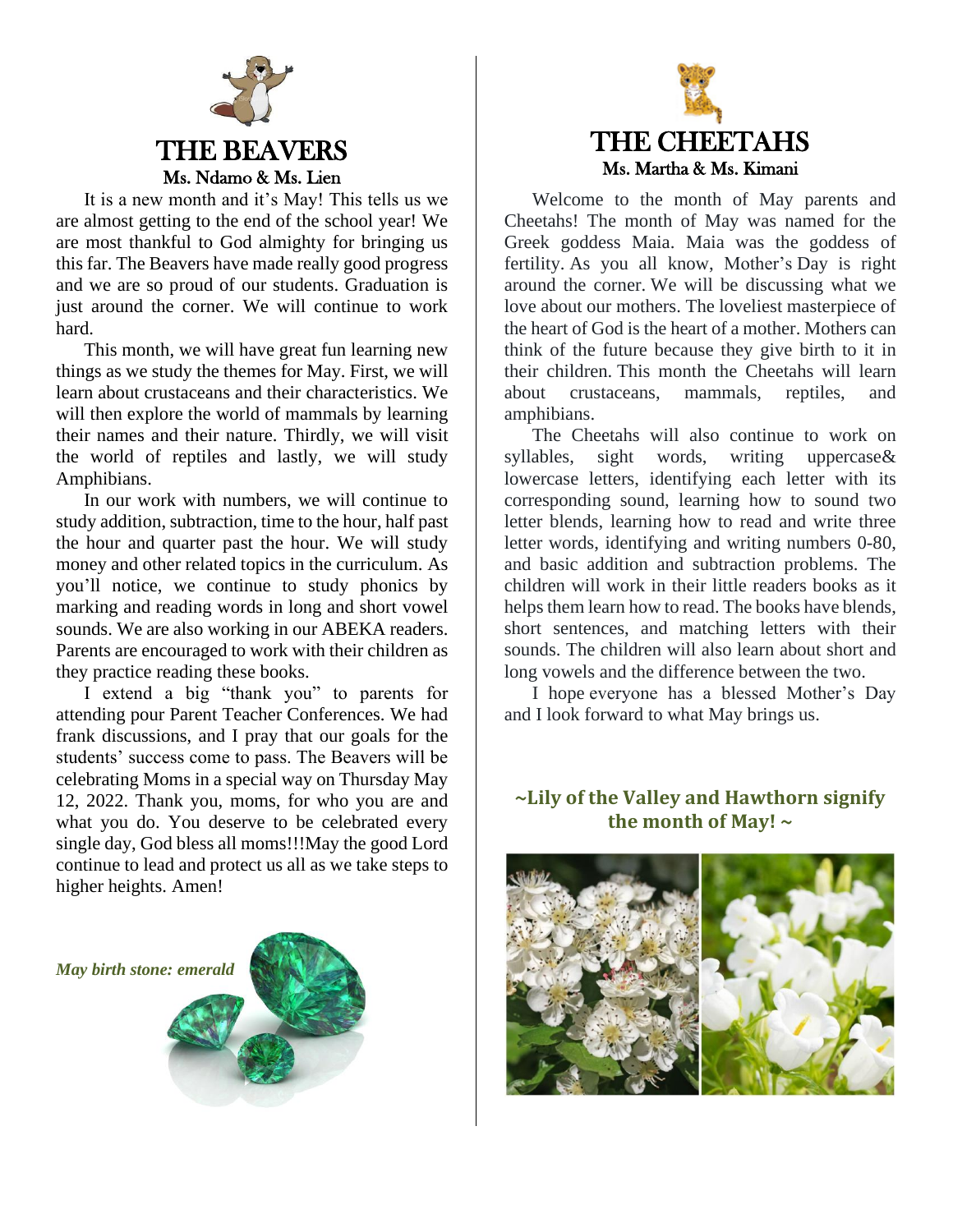

April showers are moving on, now it is May where the flowers are in full bloom and the bugs are ferociously eating everything in their paths. Countdown to graduation is roughly 2 months away. We will be tightening up and having quite a few fun pop quizzes to test the children's knowledge. We had had fun with all the themes from the past and still have a lot more to go.

For the month of May, we will be talking about Crustaceans, Mammals, Reptiles, and Amphibians. Children will be learning about amazing things about the animals! They will also continue to work hard on Phonics. So far, they have done an amazing job with the short vowels and will be introduced to the long vowels and word formation. We ask that the children's homework is done as this is a part of the curriculum.



To our new Teachers and families, we welcome you to the Kiddies Kollege family!! We are so blessed to have you grow in grace with us!  $\odot$ 





Celebration time! Hello awesome mothers! We celebrate you!

Happy Mother's Day in advance! We thank God that we can finally get out to play outside after being stuck in doors for a while. Our Caterpillars have grown so much, and they have made so much progress. On May 13, 2022, we will be hosting our Mother's Day party in honor of you wonderful mothers. The time for the party is 9:30AM. Mommies, you are all invited. Please make a special effort to attend. We look forward to a great celebration with you and most of all, your child will be glad you did.

Learning is fun! Our students will continue learning/gaining knowledge with themes such as crustaceans, mammals, reptiles, and amphibians. In addition to that, the Caterpillars will review and proceed with their alphabets, phonics, numbers, shapes, and colors.

To elaborate on the weekly themes, we will read theme- related stories, and sing and dance to songs that are related to the themes as well. Some of seat work will include the letter and the number of the week as well as the weekly themes. Each week, the students will also do an artwork reflecting the theme of the week.

#### CHAPEL

The Caterpillars will be hosting their first chapel on May 4, 2022. All parents are cordially invited. Please look out for more details on the Caterpillar's WhatsApp platform.



*Staff, thank you for all you do! May God bless each of you tremendously!*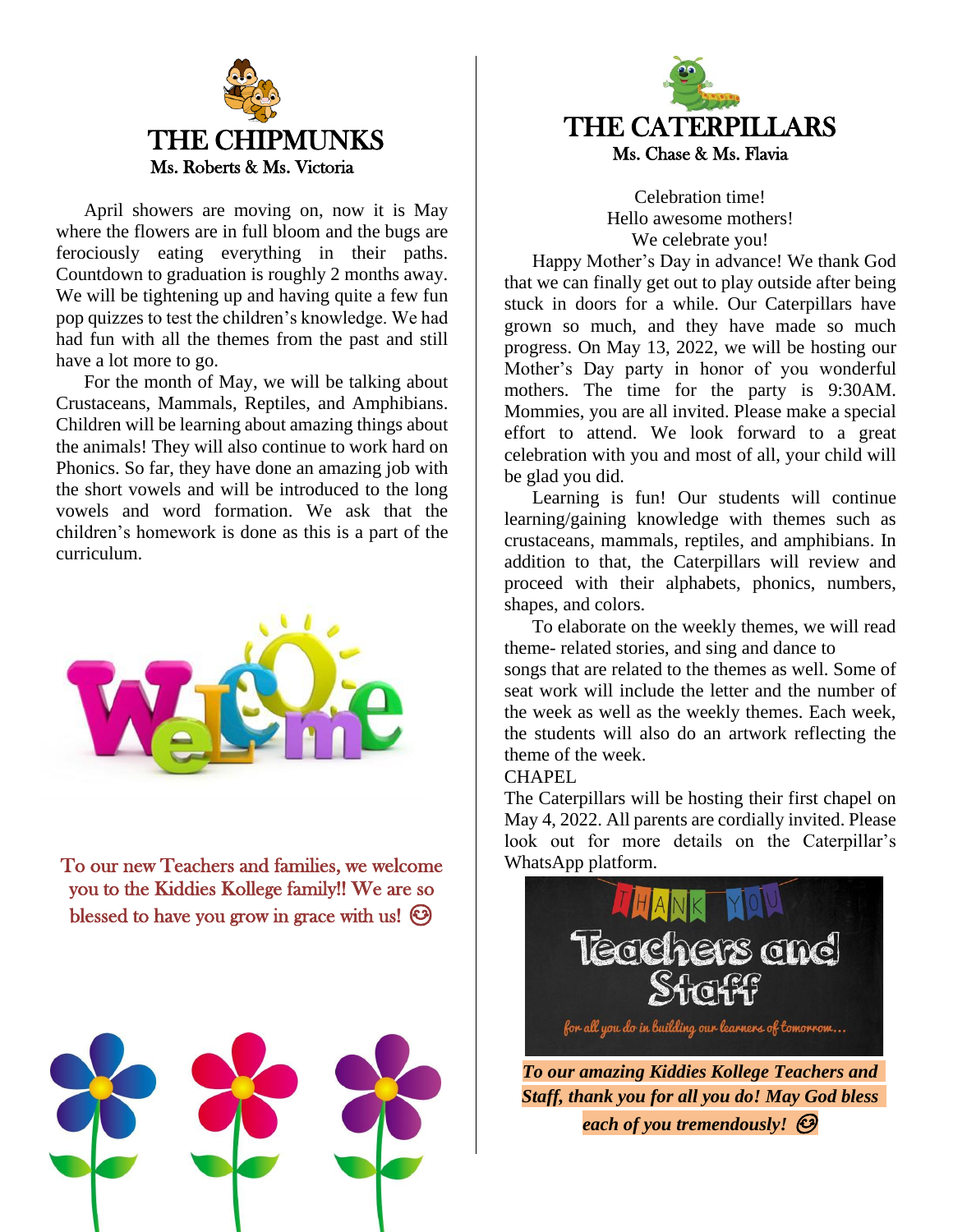

We thank God for another month! It's so hard to believe that the school year is almost over. Our Busy Beez have come a long way. They have made so much progress academically and developmentally.

I would like to take this opportunity to formally welcome Ms. Shardei to the Busy Beez class. It is a delight to have you on board. As usual, a big thank to all our parents for your continuous contributions and support. The Busy Beez had a great time at our Easter Party! While we were grateful for the opportunity to celebrate "Easter," the emphasis was on the real reason for the season; that is the birth, burial and resurrection of our Lord and Savior Jesus Christ! I think pausing and thanking Jesus for His sacrifice is in order, for He paid a debt He did not owe because we owed a debt we could not pay. If you have not given your life to Christ, I would encourage you to do so. It is the best

decision one can ever make on earth.

The Busy Beez had a lot of fun with last month's themes. They especially enjoyed learning about insects and birds. This month, our themes are crustaceans, mammals, reptiles, and amphibians. We will focus on learning the names of some sea crustaceans, the polar bear, snakes, lizards, and specifying the difference between reptiles and lizards. Our theme for the last week in May is "Endangered Animals". The children will gain a knowledge of the names of some endangered

animals and why they are considered endangered.

We will be working on the numbers 14 and 15 and letters Uu all the way to Zz. We will also review some of the Busy Beez favorite Bible stories.

A happy fourth birthday to Destiny, Monroe, and Ilyanna whose birthdays are in May. We pray for many, many, more birthdays to come in Jesus mighty name amen.

After two years, we get to finally have Chapel again, praise God! Dear parents, please mark your calendars for our upcoming chapel that is scheduled for May 11, 2022. It starts at promptly at 9:00 AM Please have your child in before 9:00AM. Please note that you may record the performance, but

we kindly ask that you do not post them on any social media platform.

Finally, Happy Mother's Day to all the mothers and all the ladies who play a role in the lives of children everywhere. We look forward to another awesome month with the Busy Beez! God bless!

### **Tips for Parents**

Continue setting good examples for your children because remember, they do not necessarily do as you say. They do what you do!



**Thank God for Mother's Love** There is no love, like a mother's love, no stronger bond on earth... like the precious bond that comes from God, to a mother, when she gives birth. A mother's love is forever strong, **SPOSE CEOCARIOS** 22822222 never changing for all time... and when her children need her most, a mother's love will shine. God bless these special mothers, God bless them everyone... for all the tears and heartache, and for the special work they've done. When her days on earth are over, a mother's love lives on... through many generations, with God's blessings on each one. Be thankful for our mothers, for they love with a higher love... from the power God has given, and the strength from up above. ~Anon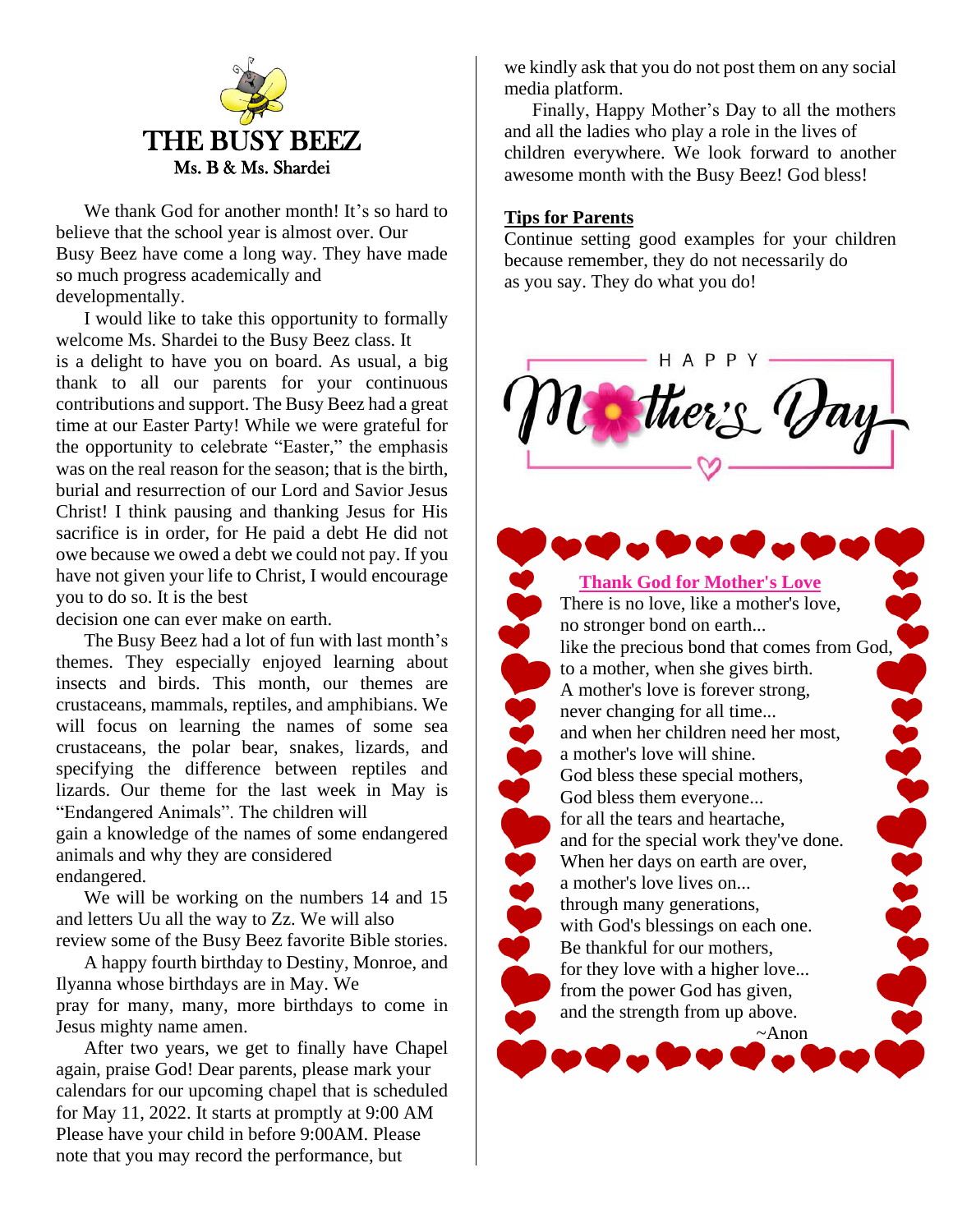

April showers bring May flowers; This month, we are so excited to see our Dolphins bloom!

Here in the Dolphins classroom, we are becoming more independent. We are taking from/putting things back into our cubbies all by ourselves! We are also learning how to take off our own jackets and hang them up on the coat racks. The children are now able to complete worksheets with little to no directions. We even see them going to the potty with no help!

This month, we will begin tracing lines and using stencils to prepare for next school year. The Dolphins have begun finger painting, using paint brushes, and cotton swabs to complete really creative art projects!

As for our numbers, we are coutning to 10 as a class, learning how to identify numbers, and count objects. Please practice counting with your little ones at home.

Lastly, we want to reiterate that parents notify us at least 2 weeks in advance when planning your child's birthday party. We have lots of birthdays coming up and want to be sure we aren't double booking parties. As the weather continues to change, please change out your child's speare Winter clothes with spring clothing. Thank you!





Hello family, Ms. Yulisa and I would like to thank all the parents who were able to make it to the parent-teacher conference. It is a satisfaction for us your kind words, we do everything for the children. We also want to thank you for the support for our Easter party, the children had a great day. They ran, played, had their egg hunt and their faces said it all, they were very excited and happy!

As we enter this new month of May, we will be talking about different topics related to animals. The themes for this month will be crustaceans, mammals, reptiles, and amphibians. These are topics that we know our little lambs will really enjoy. So along with these topics we will continue reviewing our ABC, numbers, colors, and shapes. We would also like to give a big shout out to our Little Lambs, they are spelling their name and most of them can already recognize their names, this is a great advance that we are very proud of. Also, this month is one of great importance since we celebrate a person very important in our lives, MOM! We want to say thank you to all the mothers of our Little Lambs and have a great Mother's Day.